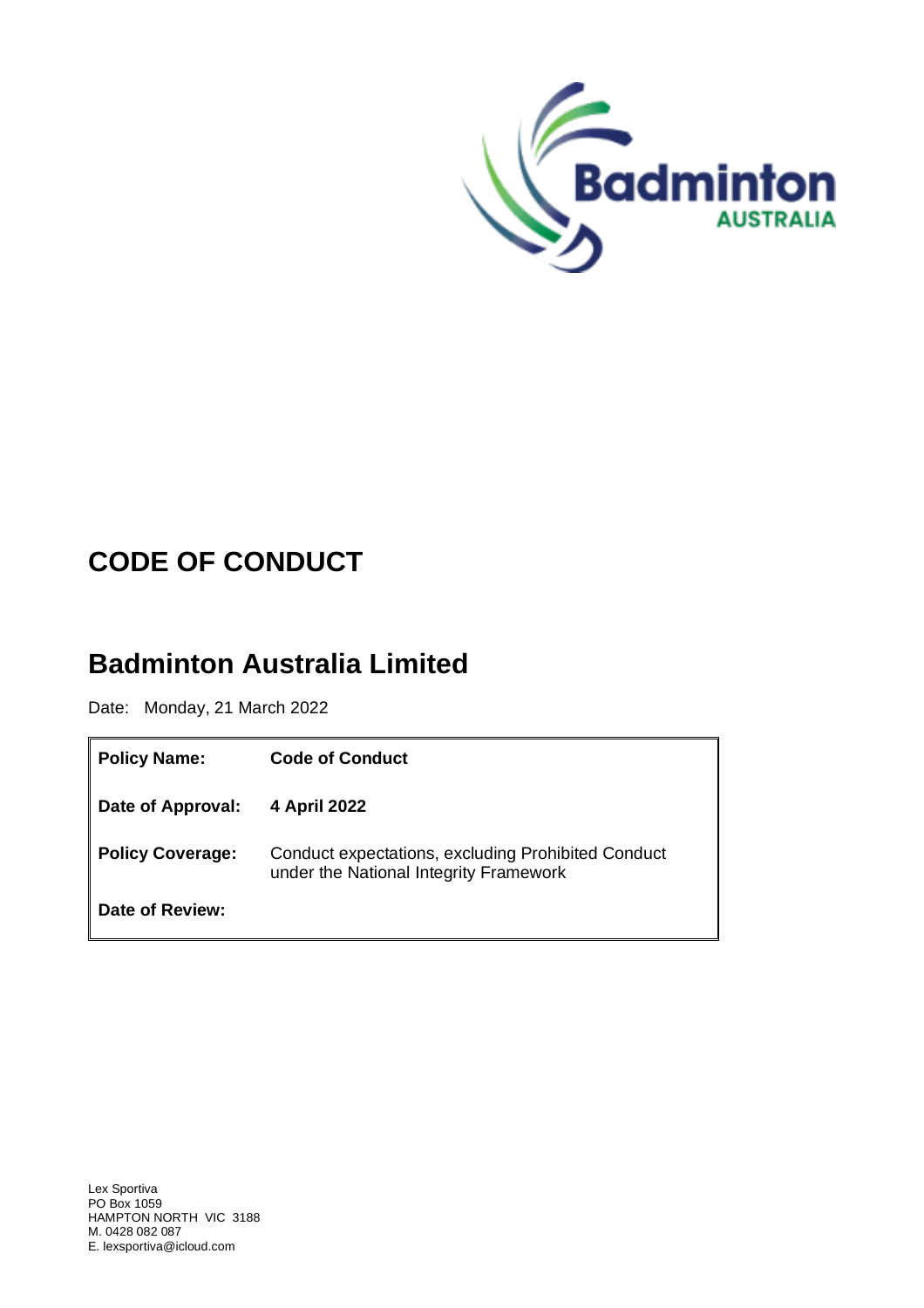### TABLE OF CONTENTS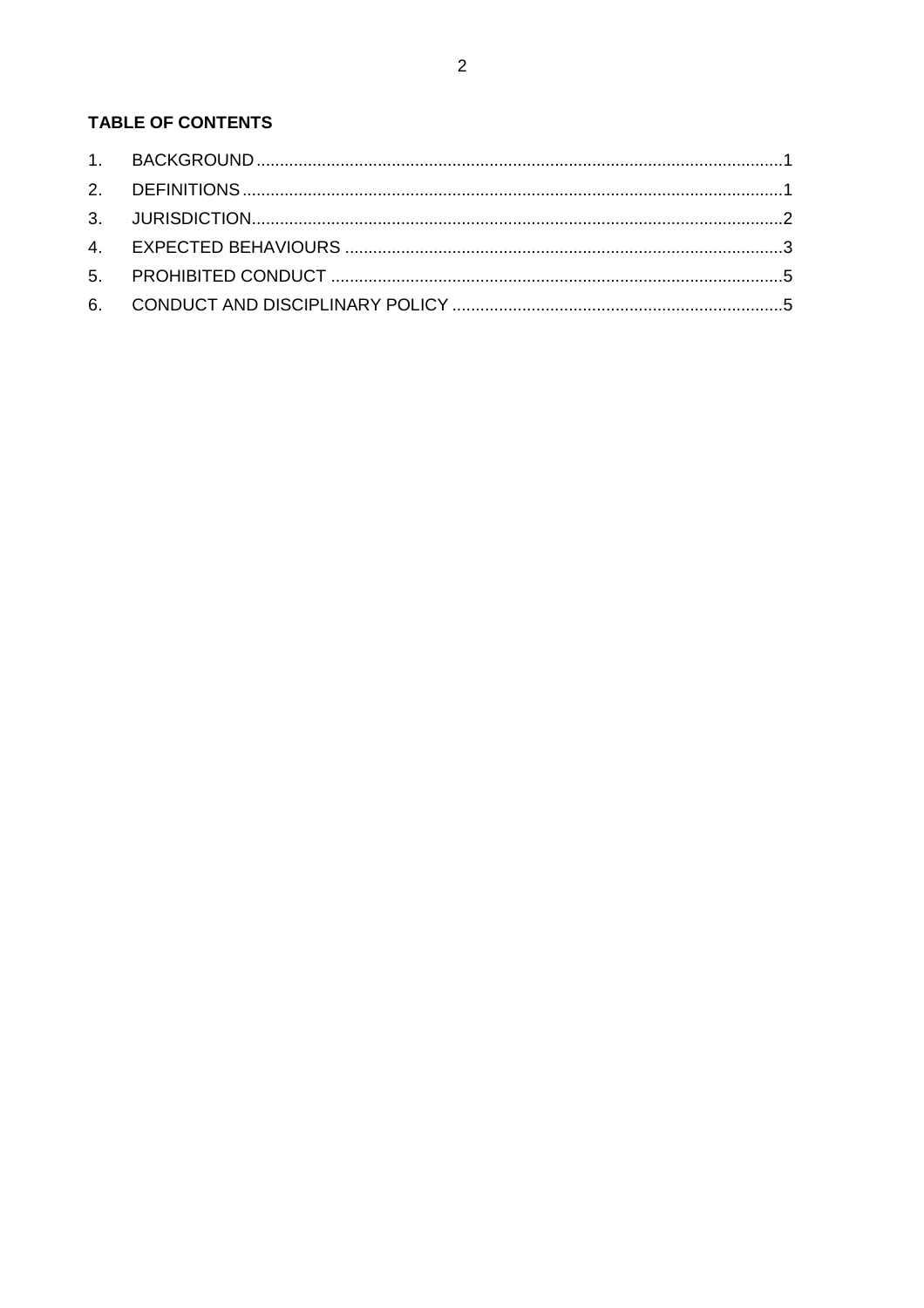#### <span id="page-2-0"></span>**1. BACKGROUND**

- (a) Badminton Australia (**BA**) is committed to promoting and strengthening the positive image of Badminton and its Participants in Australia and to ensuring that everyone involved with Badminton is treated with respect and dignity.
- (b) This Code of Conduct (**Code**) aims to ensure that everyone involved in Badminton is aware of the standards of behaviour expected of them and the mechanism for dealing with any conduct that is alleged to breach the Code.
- (c) This Code:
	- (i) Prescribes Prohibited Conduct;
	- (ii) Can be adopted at the BA, Member Organisation (**MO**) and Affiliate level without amendment; and
	- (iii) Does not cover conduct and disciplinary matters arising under policies that form part of the National Integrity Framework (**NIF**).
- (d) The NIF does not apply to this Code but sits alongside it. Where a provision is inconsistent with the NIF, the NIF will apply to the extent of that inconsistency.

#### <span id="page-2-1"></span>**2. DEFINITIONS**

In this Code the following words have the corresponding meaning:

**Activity** means a contest, match, competition, event, or activity (including training), whether on a one-off basis or as part of a series, league, or competition, sanctioned or organised by BA or a Sport Organisation.

**Affiliate** means a member of a MO including (as applicable) clubs, districts, regions and zones.

**Authorised Provider** means any non-Sport Organisation authorised to conduct an Activity.

**Badminton** means the sport of Badminton, and a reference to Badminton means collectively BA, MOs, Affiliates and members of any of them.

**Badminton Australia** or **BA** means Badminton Australia Limited

**Code of Conduct** or **Code** means this Code of Conduct.

**Member Organisation** or **MO** means a sporting organisation that is a member of BA in accordance with the provisions of the BA Constitution.

**National Integrity Framework** or **NIF** means the set of "National Integrity Framework" integrity policies produced by Sport Integrity Australia (**SIA**) from time to time if and as adopted by BA.

#### **Participant** means:

- (a) Athletes who are registered with a Sport Organisation or entitled to participate in an Activity;
- (b) Coaches appointed to train an athlete or team in an Activity;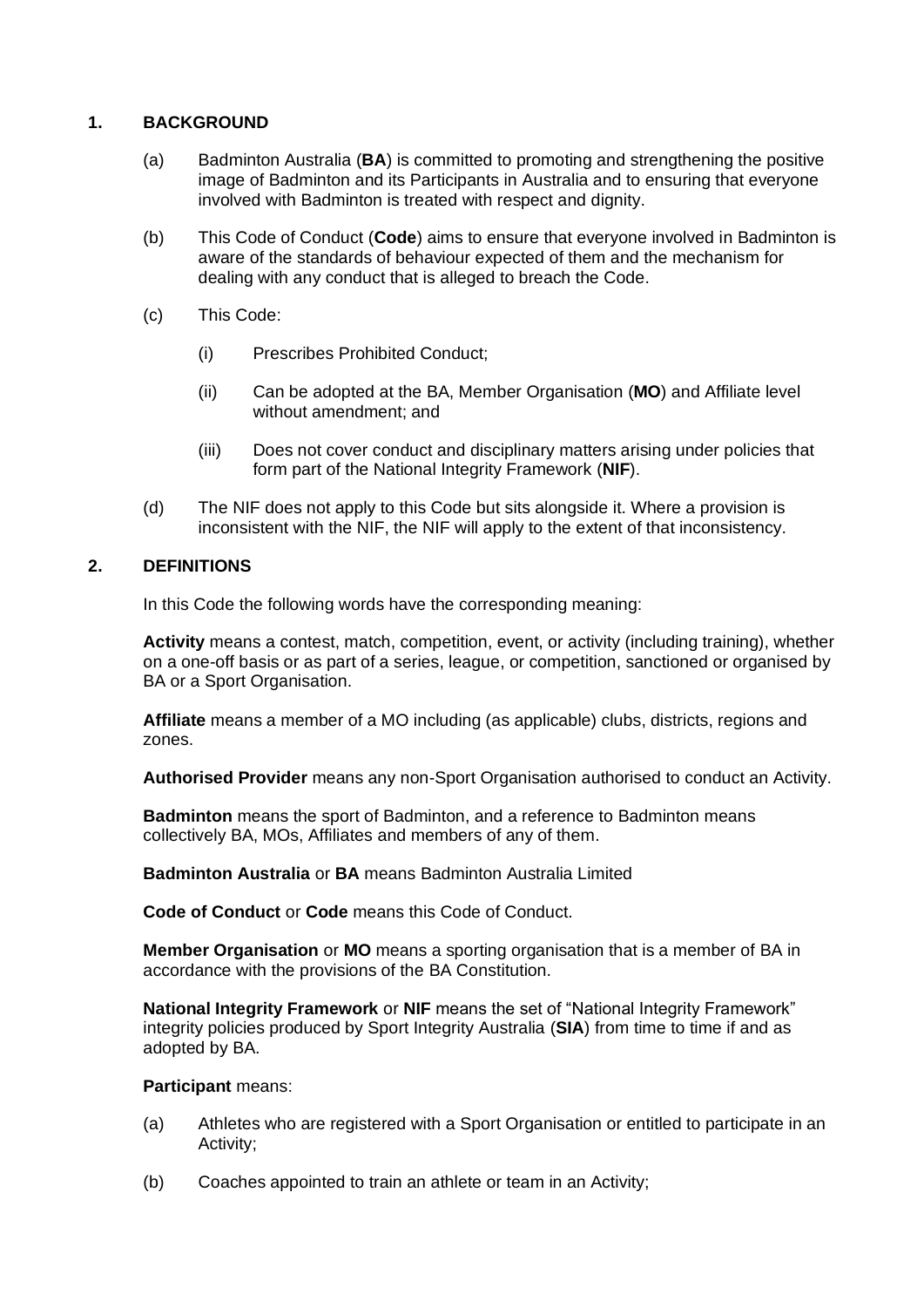- (c) Administrators who have a role in the administration or operation of a Sport Organisation, including owners, directors, committee members or other persons;
- (d) Officials including referees, umpires, technical officials, or other officials appointed by a Sport Organisation or any league, competition, series, club or team sanctioned by a Sport Organisation;
- (e) Support personnel who are appointed in a professional or voluntary capacity by a Sport Organisation or any league, competition, series, club or team sanctioned by a Sport Organisation including sports science sport medicine personnel, team managers, agents, selectors, and team staff members; and
- (f) Parents/carers and spectators who are subject to registration conditions or venue conditions of entry that requires compliance with this Code.

**Prohibited Conduct** means the conduct proscribed at **clause [5\(a\)](#page-6-2)** of this Code.

**Relevant Organisation** means any of the following organisations:

- (a) A Sport Organisation;
- (b) An Authorised Provider;
- (c) A team, which means any collection or squad of athletes who compete and/or train in the Sport; and
- (d) Any other organisation that has agreed to be bound by this Policy.

**Relevant Person** means any of the following individuals:

- (a) An individual registered as a member of a Sport Organisation;
- (b) A Participant;
- (c) An employee employed by BA, a Sport Organisation or an Authorised Provider;
- (d) A contractor engaged directly or via an organisation to provide services for or on behalf of BA, a Sport Organisation or an Authorised Provider;
- (e) A volunteer engaged by BA, a Sport Organisation or an Authorised Provider in any capacity who is not otherwise an employee or contractor, including directors and office holders, officials, administrators and team and support personnel; and
- (f) Any other individual who has agreed to be bound by this Policy.

**Sport Organisation** means BA and each MO or Affiliate that has adopted this Policy.

#### <span id="page-3-0"></span>**3. JURISDICTION**

#### **3.1 To whom the Code applies**

The Code applies to:

- (a) Relevant Persons; and
- (b) Relevant Organisations.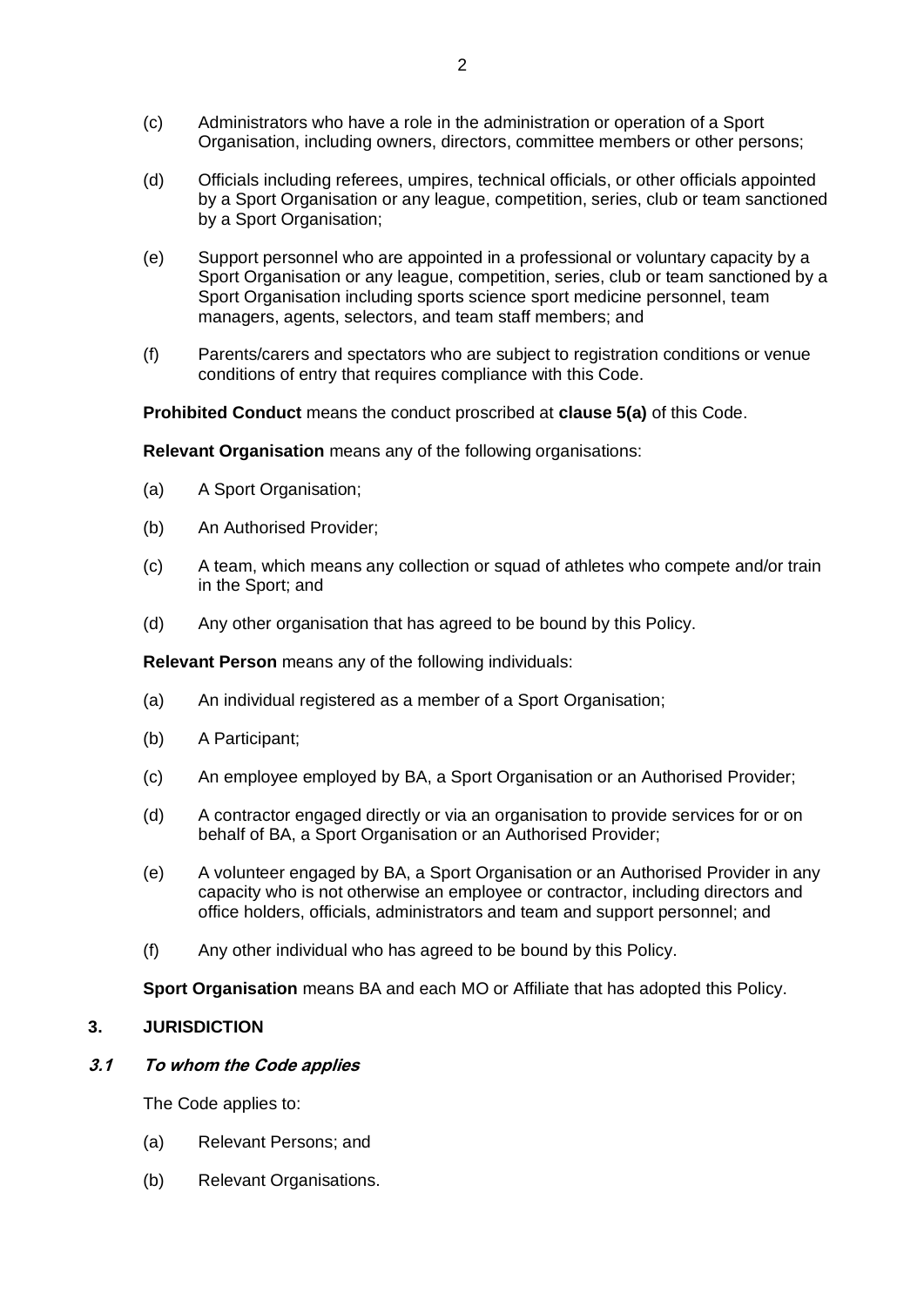#### **3.2 When the Code of Conduct applies**

- (a) All Relevant Persons and Relevant Organisations to which this Code applies must comply with this Code (while they are a Relevant Person or Relevant Organisation):
	- (i) in relation to any dealings they have with Relevant Organisations or their staff, contractors and representatives;
	- (ii) wherever there is a recognised Relevant Organisation connection, including participation in Activities and on social media where there is such a connection;
	- (iii) when dealing with other Relevant Persons or Relevant Organisations in their capacity as a Relevant Person or Relevant Organisation; and
	- (iv) in relation to their membership or standing as a Relevant Person or Relevant Organisation in general.
- (b) Where there is no direct or indirect link other than the fact that one or more parties are Relevant Persons or Relevant Organisations, interactions (including social media interactions) involving one or more Relevant Persons or Relevant Organisations are not within the scope of this Code.
- (c) Where the Relevant Organisation determines, in its absolute discretion, that the alleged Prohibited Conduct would be more appropriately dealt with under a different policy, it may refer the alleged Prohibited Conduct for determination under that other policy. If the alleged Prohibited Conduct may also constitute Prohibited Conduct under a NIF policy, the Relevant Organisation will manage that alleged Prohibited Conduct under that policy unless and until it is determined that the matter should be managed as Prohibited Conduct under this Code.

#### <span id="page-4-0"></span>**4. EXPECTED BEHAVIOURS**

Relevant Persons and Relevant Organisations must:

- (a) Act and operate within the rules and spirit of Badminton;
- (b) Be ethical, considerate, fair and honest in all dealings with other people and organisations;
- (c) Act with honesty, integrity and objectivity and be accountable for their own behaviour and actions;
- (d) Maintain appropriate, professional relationships with other Relevant Persons at all times;
- (e) Accept and respect the authority of Officials and not use offensive language or behaviour, show unnecessary dissension, displeasure or disapproval towards an Official, whether on or off the field of play;
- (f) Treat all Relevant Organisation representatives and other stakeholders with courtesy, respect, dignity and have proper regard for their rights and obligations;
- (g) Act with care and diligence to safeguard the health and safety of themselves, Relevant Organisation representatives and ensure their decisions and actions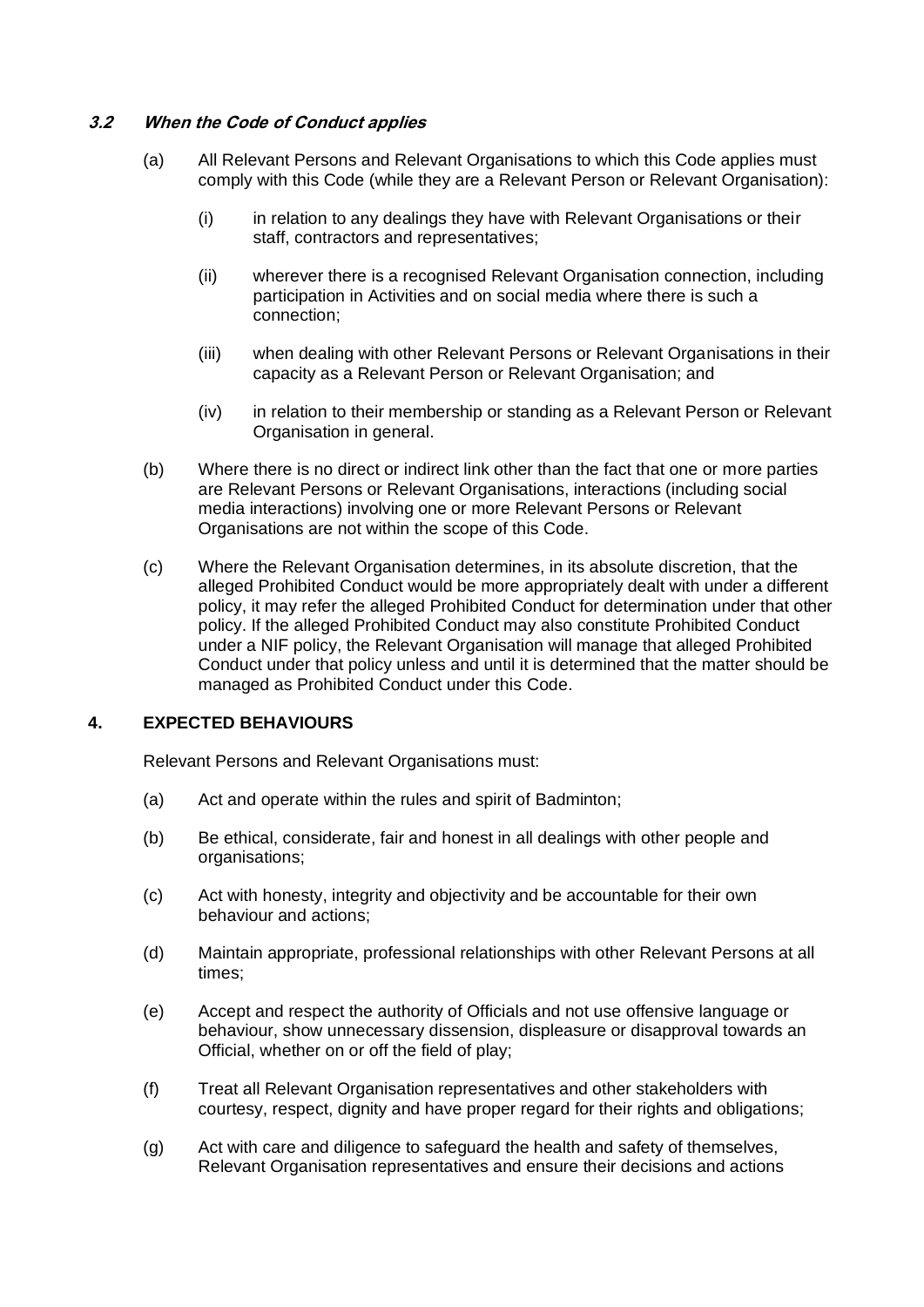contribute to a safe environment and provide a safe environment for the conduct of Activities;

(h) Not engage in conduct that is defined as Prohibited Conduct under any policy of the BA NIF.

Subject always to relevant definitions in the NIF, Prohibited Conduct under the NIF includes, without limitation:

- Abuse, bullying, harassment, sexual misconduct, unlawful discrimination, victimisation or vilification;
- Child abuse, grooming, misconduct with a child, failure to comply with child safe practices or with relevant obligations under child protection legislation including obligations relating to reporting, recruitment/screening and working with children checks;
- Improper manipulation of the result or course of a Sport activity or betting on a Sport activity;
- Inappropriate disclosure of inside information;
- Use, possession or trafficking of illegal drugs; and
- Non-compliance with certain requirements relating to medications, injections and supplements.

Relevant Persons and Relevant Organisations should refer to the NIF policies for a full list of Prohibited Conduct captured by the NIF and detailed descriptions of such Prohibited Conduct.

- <span id="page-5-0"></span>(i) Respect and protect confidential information obtained through Activities, whether regarding individuals or organisational information;
- (j) Not engage in behaviour that is:
	- (i) drunk and disorderly;
	- (ii) public or domestic violence;
	- (iii) continued or unreasonable disruption of Relevant Organisation representatives performing their duties; or
	- (iv) unlawful or unsafe;
- (k) Not undertake any behaviour prohibited by a venue's ticketing or entry conditions, at, in or around that venue at which an Activity is taking place;
- (l) Not behave in a manner that creates a public nuisance and/or disturbance within or around a venue at which an Activity is taking place;
- (m) Comply with all reasonable directions of, and accept all decisions of, Relevant Organisation representatives; and